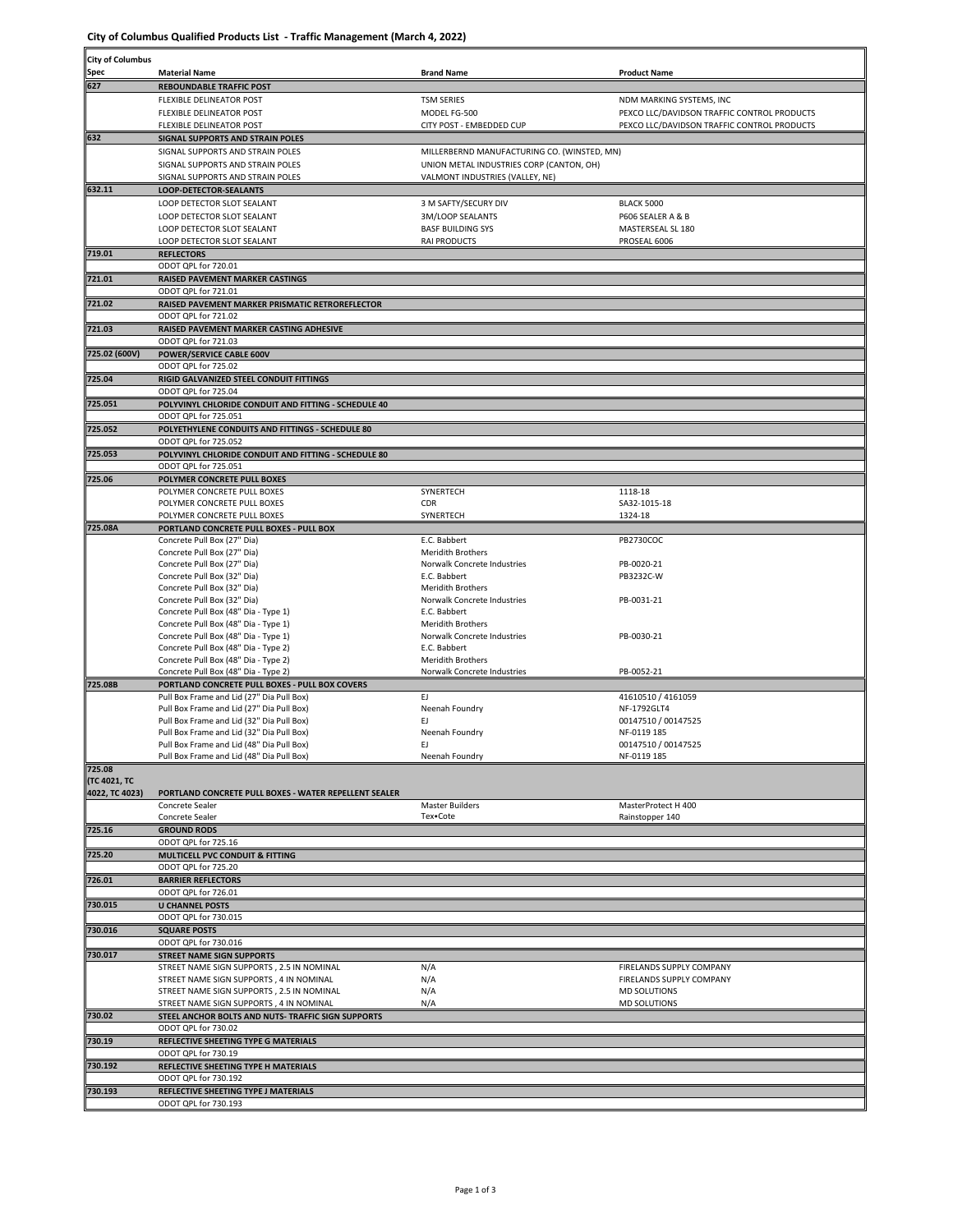**City of Columbus Qualified Products List - Traffic Management (March 4, 2022)**

| <b>City of Columbus</b> |                                                                                                               |                                                                                                   |                                   |
|-------------------------|---------------------------------------------------------------------------------------------------------------|---------------------------------------------------------------------------------------------------|-----------------------------------|
| Spec                    | <b>Material Name</b>                                                                                          | <b>Brand Name</b>                                                                                 | <b>Product Name</b>               |
| 730.24                  | <b>CANTILEVERED OFFSET BRACKET</b>                                                                            |                                                                                                   |                                   |
|                         | CANTILIEVERED OFFSET BRACKET                                                                                  | SX0220-100 / UNIVERSAL CHANNEL CLAMP<br>SX0406, SX0407, SX0408, SX0409, SX0410, SX0331            | SIGNFIX                           |
|                         | <b>CANTILEVER ARM</b>                                                                                         | SX0332, SX0333, SX0334                                                                            | SIGNFIX                           |
|                         | STAINLESS STEEL BANDING                                                                                       | C20699 - 34" stainless steel banding (.03 thickness)                                              | <b>BAND-IT</b>                    |
|                         | <b>EAR TYPE BUCKLE</b>                                                                                        | C25600 - 201 Stainless Steel - 3/4" width<br>D001 (D00499) - Single bolt straight leg SS Brack-It | <b>BAND-IT</b>                    |
|                         | 1 BOLT STRAIGHT LEG BRACKET WITH BOLT                                                                         | only. 3/4" slot                                                                                   | <b>BAND-IT</b>                    |
|                         |                                                                                                               | D021 (D02299) - Single bolt flared leg SS Brack-It                                                |                                   |
| 731.03                  | 1 BOLT FLARED LEG BRACKET WITH BOLT<br>ELECTRICAL CHANGEABLE MESSAGE SIGN                                     | only. 3/4" slot                                                                                   | <b>BAND-IT</b>                    |
|                         | ODOT QPL for 731.03                                                                                           |                                                                                                   |                                   |
| 731.05                  | INTERNALLY ILLUMINATED FIXED MESSAGE SIGNS                                                                    |                                                                                                   |                                   |
|                         | ODOT QPL for 731.05                                                                                           |                                                                                                   |                                   |
| 731.06                  | SIGN FLASHER ASSEMBLY<br>ODOT QPL for 731.07                                                                  |                                                                                                   |                                   |
| 731.07                  | SCHOOL SPEED LIMIT SIGN ASSEMBLY                                                                              |                                                                                                   |                                   |
|                         | ODOT QPL for 731.07                                                                                           |                                                                                                   |                                   |
| 731.10                  | <b>TIMER WITH ENCLOSURE</b><br>TIMER WITH ENCLOSURE                                                           | AP22 TIME SWITCH                                                                                  | RTC MANUFACTURING                 |
| 732.01                  | VEHICULAR SIGNAL HEADS, CONVENTIONAL                                                                          |                                                                                                   |                                   |
|                         | Vehicular Signal Head, Conventional (8" Aluminum)                                                             | Econolite                                                                                         |                                   |
|                         | Vehicular Signal Head, Conventional (8" Aluminum)<br>Vehicular Signal Head, Conventional (8" Polycarbonate)   | MoboTrex<br>Econolite                                                                             | SG                                |
|                         | Vehicular Signal Head, Conventional (8" Polycarbonate)                                                        | MoboTrex                                                                                          | SG                                |
|                         | Vehicular Signal Head, Conventional (12" Aluminum)                                                            | Econolite                                                                                         |                                   |
|                         | Vehicular Signal Head, Conventional (12" Aluminum)<br>Vehicular Signal Head, Conventional (12" Polycarbonate) | MoboTrex<br>Econolite                                                                             | SG                                |
|                         | Vehicular Signal Head, Conventional (12" Polycarbonate)                                                       | MoboTrex                                                                                          | SG                                |
| 732.02                  | VEHICULAR SIGNAL HEADS, OPTICALLY PROGRAMMED, 12IN LENS                                                       |                                                                                                   |                                   |
| 732.04                  | Vehicular Signal Head, Optically Programmed<br>VEHICLE AND PEDESTRIAN SIGNAL LED LAMPS                        | McCain                                                                                            |                                   |
|                         | Pedestrian LED Module                                                                                         | Dialight                                                                                          | 430-6479-001X                     |
|                         | Pedestrian LED Module                                                                                         | <b>GE Lighting</b>                                                                                | GT1PS7-CFF1-26A                   |
|                         | Vehicular LED Module (8" Red)<br>Vehicular LED Module (8" Red)                                                | Dialight<br><b>GE Lighting</b>                                                                    | 433-1110-003XL<br>DR4-RTFB-VLA    |
|                         | Vehicular LED Module (8" Yellow)                                                                              | Dialight                                                                                          | 433-3130-901XL                    |
|                         | Vehicular LED Module (8" Yellow)                                                                              | <b>GE Lighting</b>                                                                                | DR4-YTFB-VLA                      |
|                         | Vehicular LED Module (8" Green)                                                                               | Dialight                                                                                          | 433-2170-001XL<br>DR4-GCFB-VLA    |
|                         | Vehicular LED Module (8" Green)<br>Vehicular LED Module (12" Red)                                             | <b>GE Lighting</b><br>Dialight                                                                    | 433-1210-003XL                    |
|                         | Vehicular LED Module (12" Red)                                                                                | <b>GE Lighting</b>                                                                                | DR6-RTFB-VLA                      |
|                         | Vehicular LED Module (12" Yellow)                                                                             | Dialight                                                                                          | 433-3230-901XL                    |
|                         | Vehicular LED Module (12" Yellow)<br>Vehicular LED Module (12" Green)                                         | <b>GE Lighting</b><br>Dialight                                                                    | DR6-YTFB-VLA<br>433-2270-001XL    |
|                         | Vehicular LED Module (12" Green)                                                                              | <b>GE Lighting</b>                                                                                | DR6-GCFB-VLA                      |
|                         | Vehicular LED Module (12" Red Arrow)<br>Vehicular LED Module (12" Red Arrow)                                  | Dialight<br><b>GE Lighting</b>                                                                    | 432-1314-001XOD<br>DR6-RTAAN-VLA  |
|                         | Vehicular LED Module (12" Yellow Arrow)                                                                       | Dialight                                                                                          | 431-3334-901XOD                   |
|                         | Vehicular LED Module (12" Yellow Arrow)                                                                       | <b>GE Lighting</b>                                                                                | DR6-YTAAN-VLA                     |
|                         | Vehicular LED Module (12" Green Arrow)<br>Vehicular LED Module (12" Green Arrow)                              | Dialight<br><b>GE Lighting</b>                                                                    | 432-2374-001XOD<br>DR6-GCAAN-VLA  |
| 732.05                  | PEDESTRIAN SIGNAL HEADS                                                                                       |                                                                                                   |                                   |
|                         | Pedestrian Signal Head (16" Aluminum)                                                                         | Econolite                                                                                         |                                   |
|                         | Pedestrian Signal Head (16" Aluminum)<br>Pedestrian Signal Head Cover Mount (16" Aluminum)                    | GTE<br>Econolite                                                                                  | P7-H/M-EMPTY-CLBS<br>105-1005-0XX |
|                         | Pedestrian Signal Head Cover Mount (16" Aluminum)                                                             | GTE                                                                                               |                                   |
|                         | Pedestrian Signal Head Base Mount (16" Aluminum)                                                              | Econolite                                                                                         | 105-1004-0XX                      |
| 732.06                  | Pedestrian Signal Head Base Mount (16" Aluminum)<br>PEDESTRIAN PUSHBUTTONS                                    | GTE                                                                                               |                                   |
|                         | Pedestrian Pushbutton                                                                                         | Polara                                                                                            | BDL3-Y                            |
|                         | Pedestrian Pushbutton Mounting                                                                                | Polara                                                                                            | APBC-Y                            |
|                         | Pedestrian Pushbutton<br>Pedestrian Pushbutton Mounting                                                       | Campbell<br>Campbell                                                                              | 502-0001<br>503-0100              |
|                         | Pedestrian Pushbutton APS Station                                                                             | Polara                                                                                            | Navigator APS - iN2               |
|                         | Pedestrian Pushbutton APS Station (RRFB)                                                                      | Polara                                                                                            | XAV2E-LED                         |
| 732.07                  | LOOP DETECTOR UNITS, NEMA TS-1, NEMA TS-2<br>ODOT TAP FOR 732.07                                              |                                                                                                   |                                   |
| 732.08                  | LOOP DETECTOR UNITS, DELAY AND EXTENSION TYPE, NEMA TS-1                                                      |                                                                                                   |                                   |
|                         | Loop Detector Unit                                                                                            | <b>Eberle Design</b>                                                                              | LMD302TS                          |
|                         | Loop Detector Unit                                                                                            | Reno A&E                                                                                          | T210-SS                           |
| 732.09                  | <b>FOUNDATIONS</b><br>Anchor Bolts                                                                            | Foundation Systems & Anchors                                                                      |                                   |
|                         | Anchro Bolts                                                                                                  | <b>Tristate Bolt</b>                                                                              |                                   |
| 732.14                  | <b>DOWN GUY ASSEMBLY MATERIALS</b>                                                                            |                                                                                                   |                                   |
| 732.15                  | ODOT QPL for 732.14<br>TRAFFIC CONTROL PEDESTALS AND TRANSFORMER BASES                                        |                                                                                                   |                                   |
|                         | Pedestal Aluminum Transformer Base (Std Dwg 4100)                                                             | Akron Foundary                                                                                    | TS-1000-L                         |
|                         | Pedestal Aluminum Transformer Base (Std Dwg 4100)                                                             | Pelco                                                                                             | PB 5336-GL-15                     |
|                         | Pedestal Aluminum Transformer Base (Std Dwg 4105)<br>Pedestal Aluminum Transformer Base (Std Dwg 4105)        | Akron Foundry<br>Hapco                                                                            | TB1-17-H                          |
|                         | Pedestal Aluminum Transformer Base (Std Dwg 4105)                                                             | Valmont                                                                                           | 08R135H17D                        |
|                         | Pedestal Aluminum Pole Shaft (Std Dwg 4100)                                                                   | Akron Foundary                                                                                    |                                   |
|                         | Pedestal Aluminum Pole Shaft (Std Dwg 4100)<br>Pedestal Aluminum Pole Shaft (Std Dwg 4101, 4102, 4103, 4104)  | Pelco<br>Flagpole                                                                                 | PB-5100                           |
|                         | Pedestal Aluminum Pole Shaft (Std Dwg 4101, 4102, 4103, 4104)                                                 | Hapco                                                                                             |                                   |
|                         | Pedestal Aluminum Pole Shaft (Std Dwg 4101, 4102, 4103, 4104)                                                 | Valmont                                                                                           |                                   |
|                         | Pedestal Aluminum Acorn Pole Cap (Std Dwg 4100)<br>Pedestal Aluminum Acorn Pole Cap (Std Dwg 4100)            | Akron Foundary<br>Pelco                                                                           | PB-5401                           |